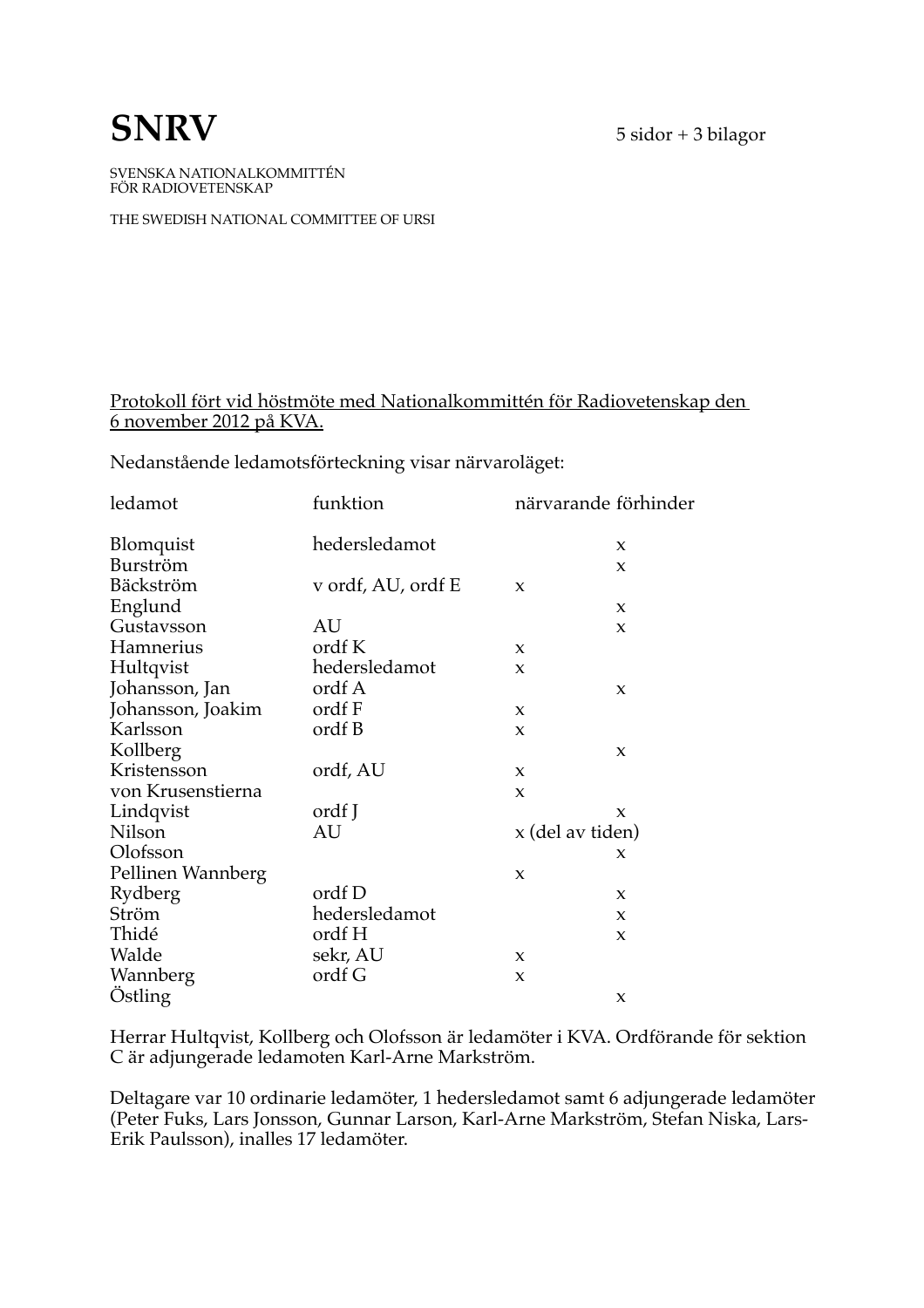#### §1 Mötets öppnande, beslutsförhet

Mötet öppnades av ordföranden Kristensson som hälsade ledamöterna välkomna och då särskilt den adjungerade ledamoten Stefan Niska från Trafikverket som deltog för första gången.

Kristensson refererade till SNRVs vällyckade symposium den 5 november på KVA om "Forskningens behov av gratis radiofrekvenser" som arrangerats i samråd med Postoch Telestyrelsen och NRS (bilaga 1). Tack utdelades till moderatorn Bengt Hultqvist, till talarna och till sekreteraren för planeringen. Talarnas bilder avses läggas upp på SNRVs hemsida. [PTS inbjöd vid symposiet till ett seminarium om framtidens spektrumanvändning den 6 december kl 0900-1245. Anmäl till <anna.beckius@pts.se> senast måndagen den 26 november 2012; lokal anges senare.

Mötet var inte beslutsmässigt; besluten gäller om ingen påkallar ändring.

§ 2 Godkännande av dagordningen

Dagordningen (bilaga 2) godkändes.

§ 3 Utseende av protokolljusterare

Att jämte ordföranden justera protokollet utsågs Joakim Johansson.

§ 4 Godkännande av tidigare protokoll

Protokoll från årsmötet den 23 maj 2012 lades till handlingarna.

#### § 5 URSI-ärenden

Ordföranden nämnde att årsbidraget till URSI för 2012 betalats av KVA och att URSI utställt räkning för verksamhetsåret 2013. Bidragen är vardera på €4060.

§ 6 KVA- och SNRV-ärenden

Den finländska URSI-kommittén arrangerar "Radiodagar" den 24-25 april 2013. Kristensson avser deltaga.

Martin Norgren KTH och Mats Gustafsson LTH, adjungerade i B, har utnämnts till professor resp av IEEE utsetts till "Distinguished Lecturer".

Wannberg redovisade SNRVs inlaga till PTS som är ett stöd till det remissyttrande som SSA (Föreningen Sveriges Sändareamatörer) sänt till PTS avseende frekvenser runt 2,3 GHz. Dessa utnyttjas av många användare och risk finns att radioamatörerna skall förlora bandet. Genom att amatörerna undantagits tillståndsplikt (bra i sig) är det svårt att vara remissinstans. Då SNRV känner ansvar för utbildningen inom radioområdet samverkar vi med SSA med målet att få till en delad användning, ev i form av specialtillstånd.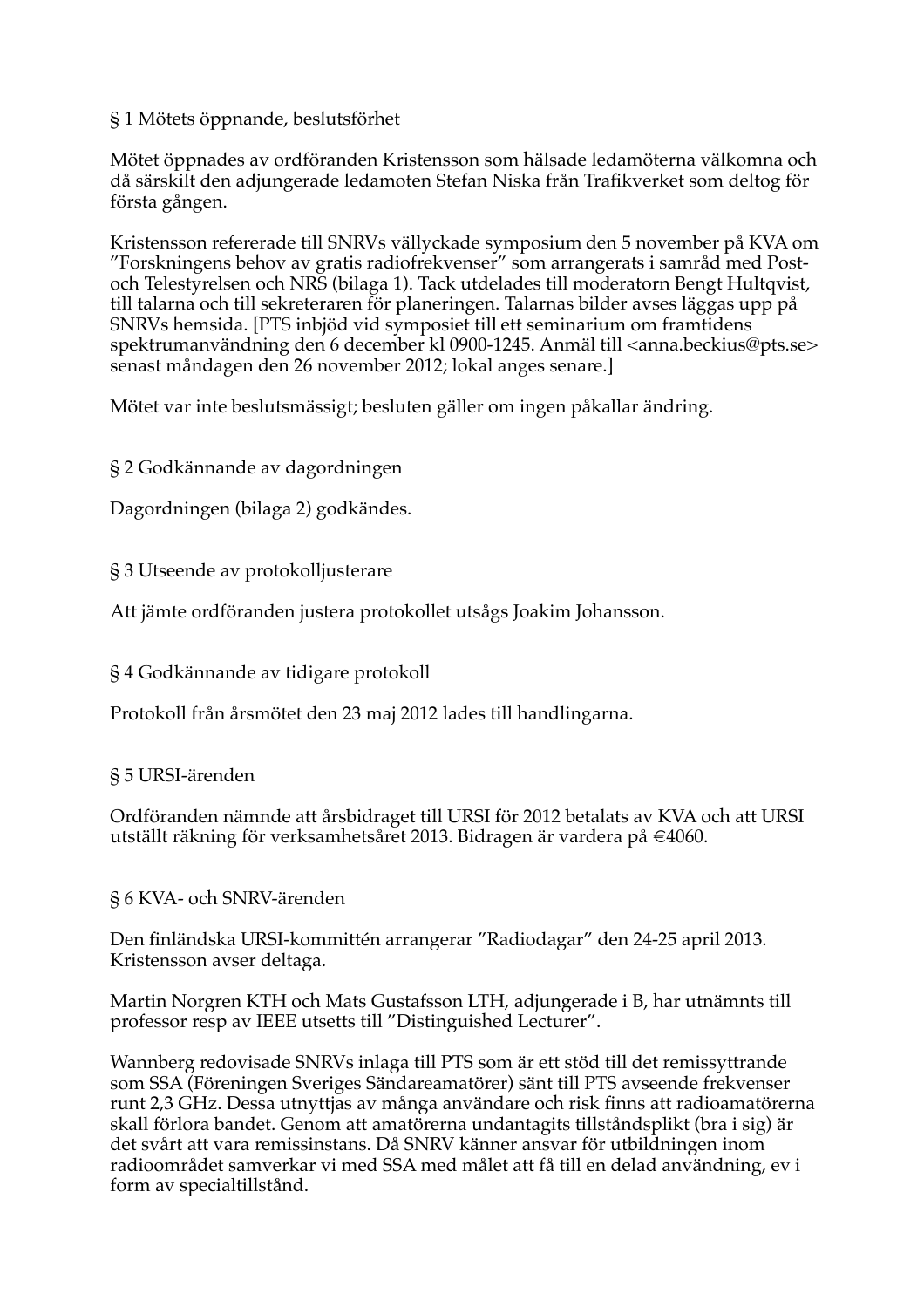§ 7 Inval av ytterligare adjungerade ledamöter för innevarande mandatperiod.

Inga.

#### § 8 SNRVs Radio- och Mikrovågsdagar

RVK, som ingick i Radio- och Mikrovågsdagarna i mars 2012, beräknas ha gått ihop ekonomiskt (protokollet från SNRV årsmöte 2012 redovisar övriga erfarenheter).

Vid årsmötet 2012 konstaterades att RVK, som arrangerats i stort enligt samma koncept sedan 1949, måste finna nya former för att evenemanget fortfarande skulle vara attraktivt. En fråga var då om RVK skulle samordnas med specialistkonferenser.

Oberoende av om RVK skulle samordnas enligt ovan eller ej ansåg mötet att man borde söka inbördes samordna specialistkonferenserna Antenn, EMB och GHz och sedan låta mer breda RVK antingen vara ett separat arrangemang på KVA med början hösten 2013 eller anknytas till Antenn/EMB/GHz på Chalmers 2014.

För att verka för denna samordning utsågs på årsmötet en arbetsgrupp (Karlsson, Ingvarson, Rydberg och Joakim Johansson). Kontakt har tagits med adjungerade ledamöterna Christian Fager och Thomas Rylander, Chalmers. Tack uttalades till gruppen som arbetar vidare med Karlsson som sammanhållande.

#### § 9 RVK framtid (arbetsgruppen)

Till årsmötet 2012 hade sekreteraren tagit fram en skiss till ett årligt RVK att hållas lunch-lunch på KVA i anslutning till SNRVs höstmöte. Efter diskussion om denna och andra möjligheter utsågs en arbetsgrupp (sammankallande von Krusenstierna, Pellinen Wannberg, Markström och Lindqvist) för att bedöma om SNRV skulle ordna ett årligt RVK på KVA eller fortsätta med samgåendet som vid RVK 2012.

Gruppens förslag, som föredrogs av von Krusenstierna, var att man i första hand skulle satsa på ett separatarrangemang "(före) lunch-lunch" på KVA i anslutning till SNRV höstmöte 2013. Förslaget var bearbetat i detalj och redovisas i bilaga 3; här följer huvuddragen av detta och den efterföljande diskussionen:

RVK skall vara en mötesplats för kunskapsspridning och nätverkande mellan bl a forskare, tekniker, applikations- och systemutvecklare, industri, masterstudenter, doktorander samt användare. Särskilt vikt skall läggas på att locka yngre deltagare.

RVK 2013 kan ha ett signalbehandlingstema med inriktningen "hur behandlar man stora datamängder" som berör flera av SNRVs sektioner. Kommande konferenser får andra teman; viktigt är att dessa finns i en långsiktig inriktningsplan.

Programmet breddas med keynotes där impulser från angränsande områden kan vara till nytta för radiovetenskapen.

Konferensspråket skall vara engelska. Samarbete med IVA skall eftersträvas.

Marknadsföringen skall vara intensiv på bred front, registreringssystemet enkelt.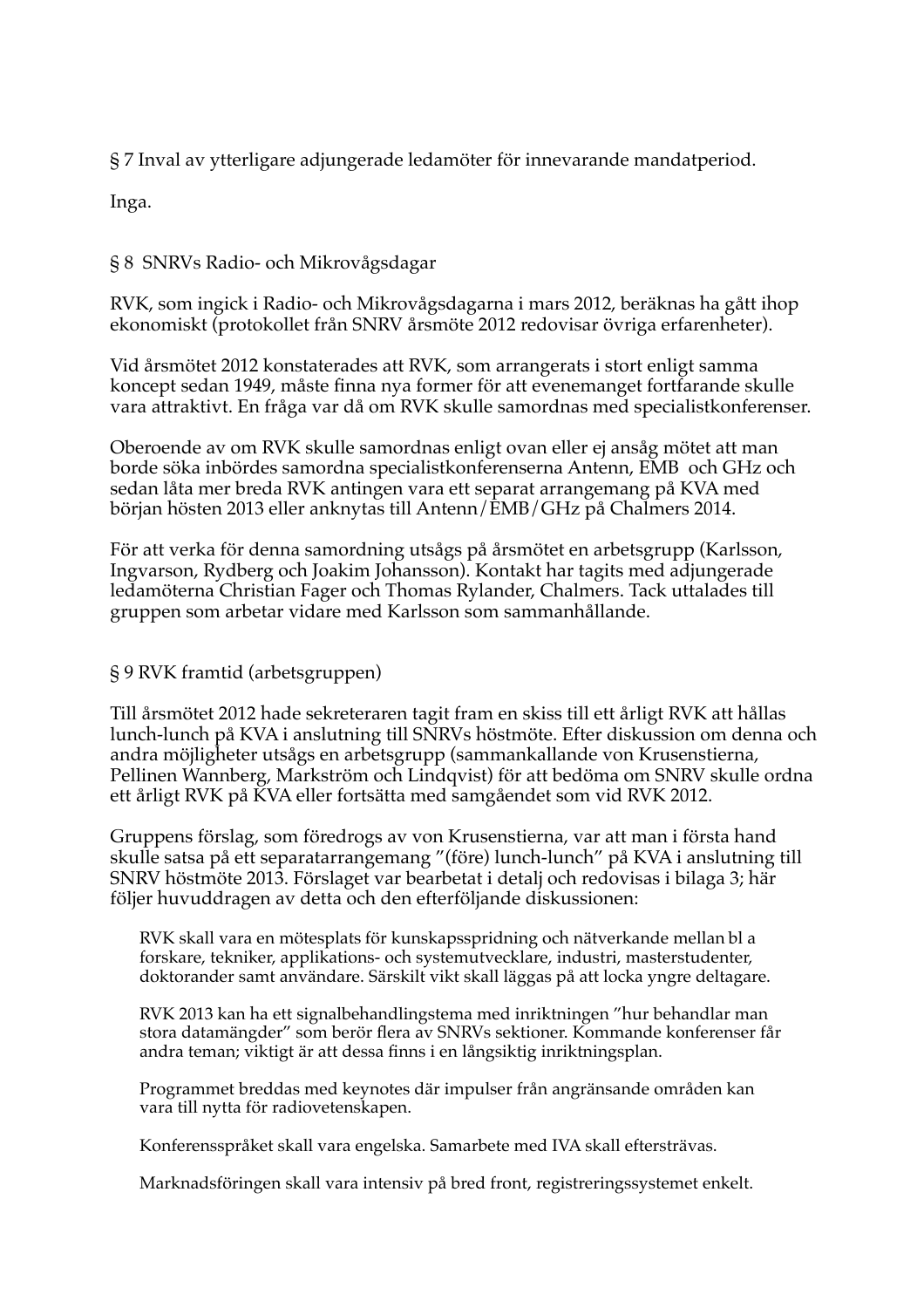SNRV beslutade enligt förslaget ovan. Tack uttalades till gruppen som upplöstes.

Nämndes att KVA överväger att flytta från Frescati till Blasieholmen för att där samlokaliseras med nobelmuseet. Hultqvist ansåg att detta inte torde påverka vårt arrangemang eftersom man knappast kan undvara en lokal motsvarande Beijersalen.

För det långsiktiga arbetet med "RVK" inrättades en styrande framtidsgrupp med SNRVs ordförande (sammankallande) och de 10 sektionsordförandena och utsågs för "RVK 2013" en programkommitté med ordförandena för C, D, G (sammankallande), H och J samt sekreteraren, den senare för det praktiska inkl kontakten med KVA.

Arbetsgruppen för RVK 2012 med sammankallande Joakim Johansson, Gerhard Kristensson, Nina von Krusenstierna, Jan-Olof Gustavsson, Michael Lindqvist och Carl-Henrik Walde slutförde sitt arbete i och med RVK 2012; den upplöstes nu.

Ordföranden konstaterade att nationalkommittén fattat ett historiskt beslut om RVK och uttalade ett varmt tack till alla som medverkat till detta.

§ 10 Rapporter från sektioner och övriga arbetsgrupper

Muntliga/skriftliga redovisningar lämnades av sektionerna vars arbetsomfattning varierar; årsrapporter och övriga skriftliga rapporter arkiveras. Gemensamma träffar fortsätter att arrangeras med gott ömsesidigt utbyte. Flera sektioner har informella kontakter utan organiserade möten.

B har koncentrerat insatserna till Antenn/EMB och avser 2013 kalla till gemensamt möte med sektion F. URSIs International Symposium on Electromagnetic Theory (EMTS) äger rum i Hiroshima den 20-24 maj 2013 och i Esbo, Finland, i maj eller augusti 2016.

E har haft två möten, ett på Musköbasen tillsamman med IEEE, och ett på Malmen, Linköping. Sektionen har uppmärksammat risken att landets myndigheter avhänder sig tekniskt kunnande med negativa konsekvenser såväl hos kund som leverantör. Niska redovisade problemen med att Sverige i sitt järnvägssignalsystem har ett unik lösning med likströms spårledningar medan andra länder har växelströmsalternativ. Att utrusta dragkraften med båda systemen blir kostsam och det blir även ett byte till växelströmsteknik i Sverige. Kia Wiklund, adjungerad i E, har utsetts till ordförande i **IEEE EMC Sverige.** 

F samverkar med B.

G redovisade de frekvenskonfliktproblem som EISCAT har och hur man med ett frekvensbyte till en del kompenserat detta i Kiruna och Sodankylä. En ny jonosond installeras i Kiruna i början av 2013. VR har till Johan Kero på IRF anvisat ett fyraårs "Projektbidrag – Unga forskare" för observationer av meteorer för att uppskatta det globala massinflödet (sektion H).

K nämnde att standarden för yrkesmässig exponering av elektromagnetisk strålning förskjutits ytterligare i tiden.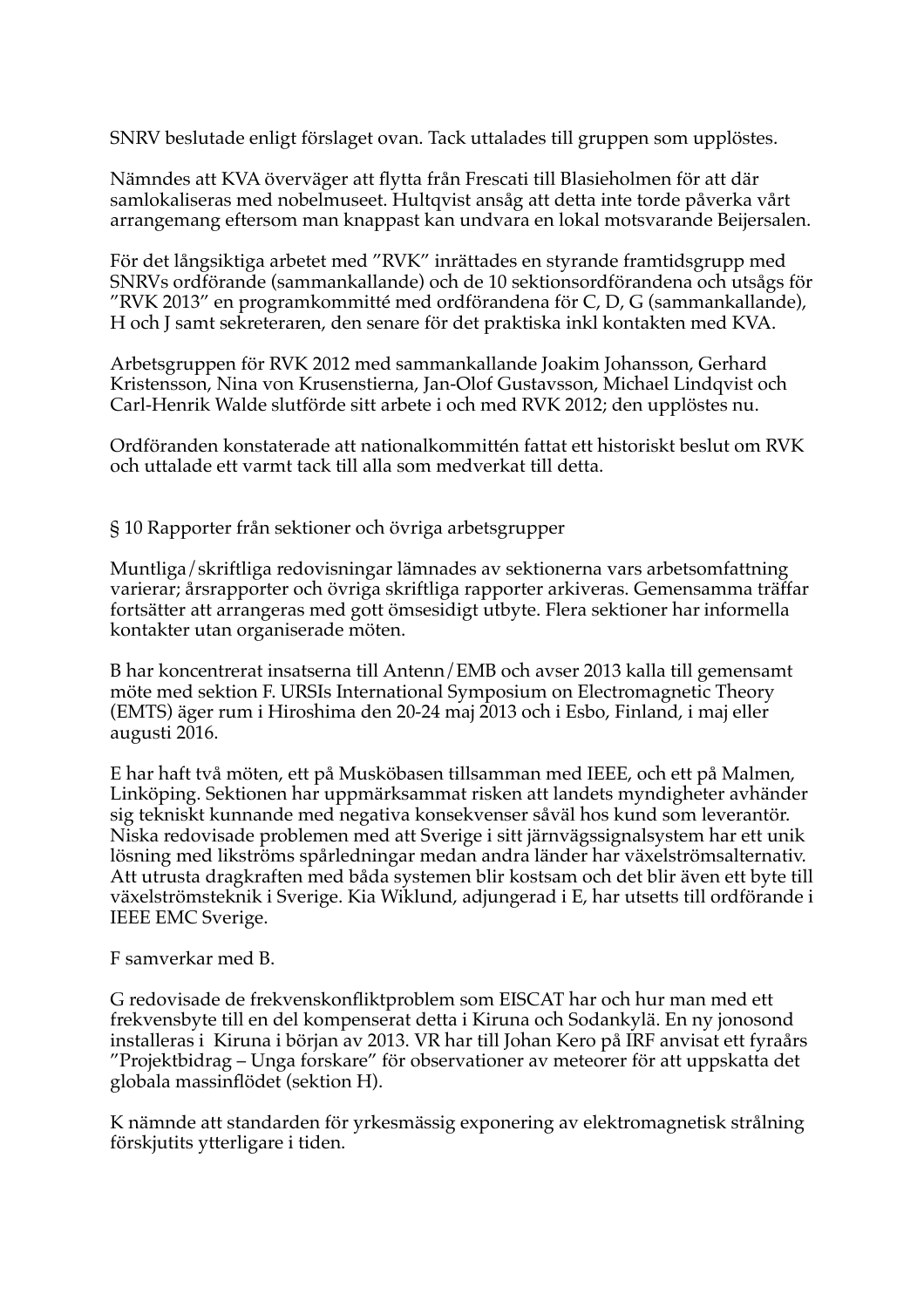#### § 11 Rapport från NRS

Sekreteraren meddelade att kortvågskonferensen HF13 blir på Fårö kursgård i början av vecka 33 år 2013 samt att Karl-Arne Markström inträtt som styrelseledamot i NRS.

#### § 12 Hemsidor och informationsmaterial

Ordföranden påpekade vikten av att alla hjälper till att hålla webmastern, Jan-Olof Gustavsson, med underlag så att hemsidan är aktuell.

#### § 13 Övriga frågor

Sekreteraren nämnde att man den 9 december firar hundraårsminnet av Tingstäde radio SAE. Skyltar skall avtäckas vid Fårösund och Tingstäde, följt av ett seminarium på försvarsmuseet därstädes.

Walde nämnde och beklagade att Sverige inte hade en enda "IEEE milestone" trots att landet tagit fram ett tiotal innovationer inom området radio, övrig elektronik och kraftteknik (trefassystemet, Arne Beurlings forcering av G-skrivaren, HVDC, AXE, hoppfrekvensmagnetronen, Grimeton Radio med alternator och multipelavstämd antenn, det papper om adaptiv reglering som Karl Johan Åström och Torsten Bohlin skrev 1965, NMT/GSM, elektrifieringen av malmbanan, OSO/IRF och Halléns integralekvation m fl). Sekreteraren söker kontakt med IEEE sektion Sverige.

#### § 14 Tid och plats för årsmötet 2013 [och evenemang på KVA]

SNRV beslutade att hålla sitt årsmöte i samband med en resa till Riga där avsikten är att söka kontakt med lettiska radiovetenskapare och att därvid knyta dem till URSI vars sekretariat skall tillfrågas om att sända en representant till mötet. Måndag-tisdag 22-23 april 2013 avsattes; tänkbart är att även utnyttja helgen före.

Under denna punkt togs även beslut om sedvanligt publikt SNRV-arrangemang på KVA i samverkan med MSB, myndigheten för samhällssäkerhet och beredskap. Man skall redovisa såväl fördelar med radio (såsom säker kommunikation) som nackdelar (såsom påverkan av solstormar). Ärendet bereds av ordföranden och sekreteraren.

#### § 15 Mötets avslutande

Ordföranden tackade KVA för värdskapet, de närvarande för deltagandet och avslutade mötet.

C-H Walde

**Lusteras:** 

#### Gerhard Kristensson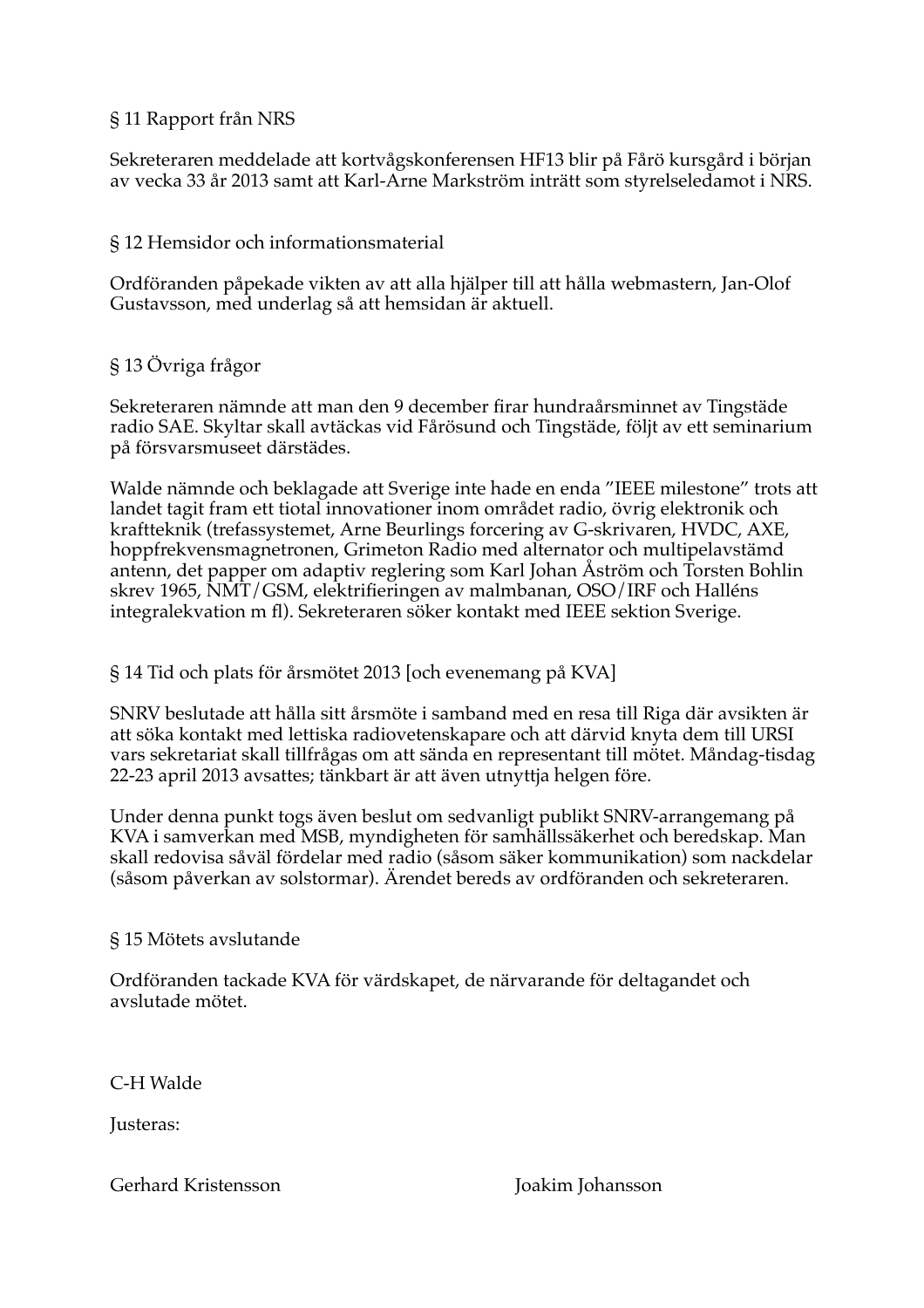

### **Forskningens behov av gratis radiofrekvenser**

- **Datum:** måndag 5 november 2012
- **Tid:** 13.00 17.00

**Plats:** Kungl. Vetenskapsakademien, Lilla Frescativägen 4A, Stockholm

Utnyttjandet av radiofrekvenser har tidigare varit förenat med fasta tillståndsavgifter men på senare tid har sådan tilldelning även baserats på auktionsförfaranden, en internationell trend som kan riskera att radioforskningens och andra ickekommersiella användares behov av frekvenser inte tillgodoses. Med anledning av detta arrangerar Svenska nationalkommittén för radiovetenskap (SNRV) symposiet "Forskningens behov av gratis radiofrekvenser ". Symposiet äger rum efter samråd med Post- och Telestyrelsen (PTS) och i samarbete med stiftelsen Nordiska Radiosamfundet (NRS).

### **Föreläsare**

Civilingenjör Catarina Wretman *Ställföreträdande generaldirektör och divisionschef, PTS*

Prof. Hans Olofsson *Onsala Rymdobservatorium*

Docent Gudmund Wannberg *Tidigare EISCAT, ordförande i SNRVs sektion G*

Civilingenjör Karl-Arne Markström *ÅF, ordförande i SNRVs sektion C*

Överste Per-Olof Olofsson *Högkvarteret*

Överingenjör Bo Lithner *Försvarets radioanstalt (FRA)*

Tore Andersson *Ordförande i Föreningen Sveriges Sändareamatörer (SSA)* Civilingenjör Urban Landmark

*Chef för spektrumavdelningen, PTS* 

Svenska nationalkommittén för radiovetenskaps ordförande Gerhard Kristensson inleder och nationalkommitténs hedersledamot Bengt Hultqvist, skapare av Institutet för Rymdfysik i Kiruna, är moderator.

*Symposiet är kostnadsfritt och öppet för allmänheten men föranmälan krävs. För mer information och anmälan besök http://kva.se*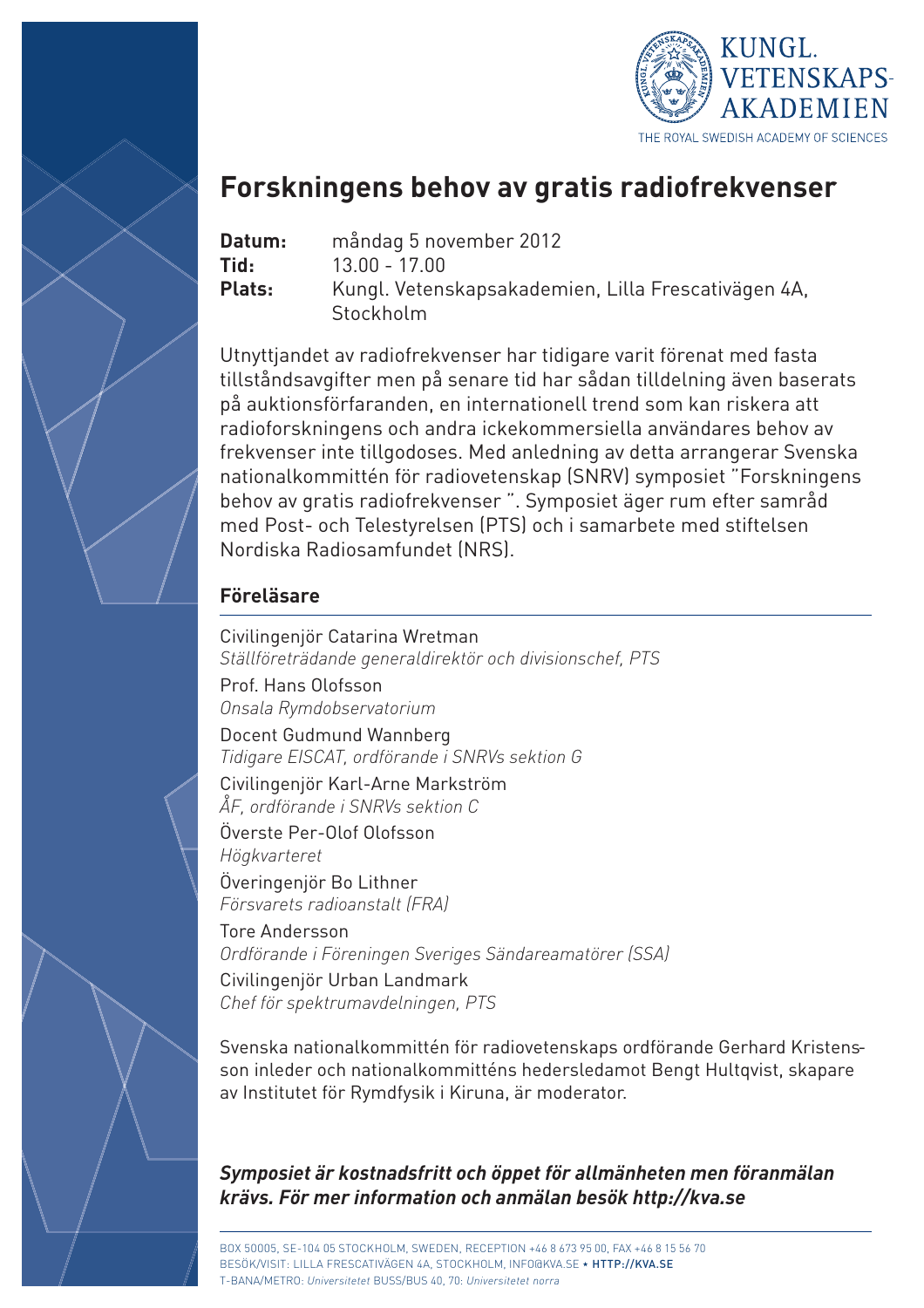#### SNRV höstmöte 2012 - dagordning

- § 1 Mötets öppnande, beslutsförhet
- § 2 Godkännande av dagordningen
- § 3 Utseende av protokolljusterare
- §4 Godkännande av föregående protokoll
- § 5 URSI-ärenden (Kristensson)
- § 6 KVA- och SNRV-ärenden (Kristensson, Walde)
- §7 Inval av ytterligare adjungerade ledamöter för innevarande mandatperiod
- § 8 SNRVs Radio- och Mikrovågsdagar (arbetsgruppen)
- § 9 RVK framtid (arbetsgruppen)
- § 10 Rapporter från sektioner och övriga arbetsgrupper
- § 11 Rapport från NRS (Nilson)
- § 12 Hemsidor och informationsmaterial (Gustavsson m fl)
- § 13 Övriga frågor
- § 14 Tid och plats för årsmötet 2013
- § 15 Mötets avslutande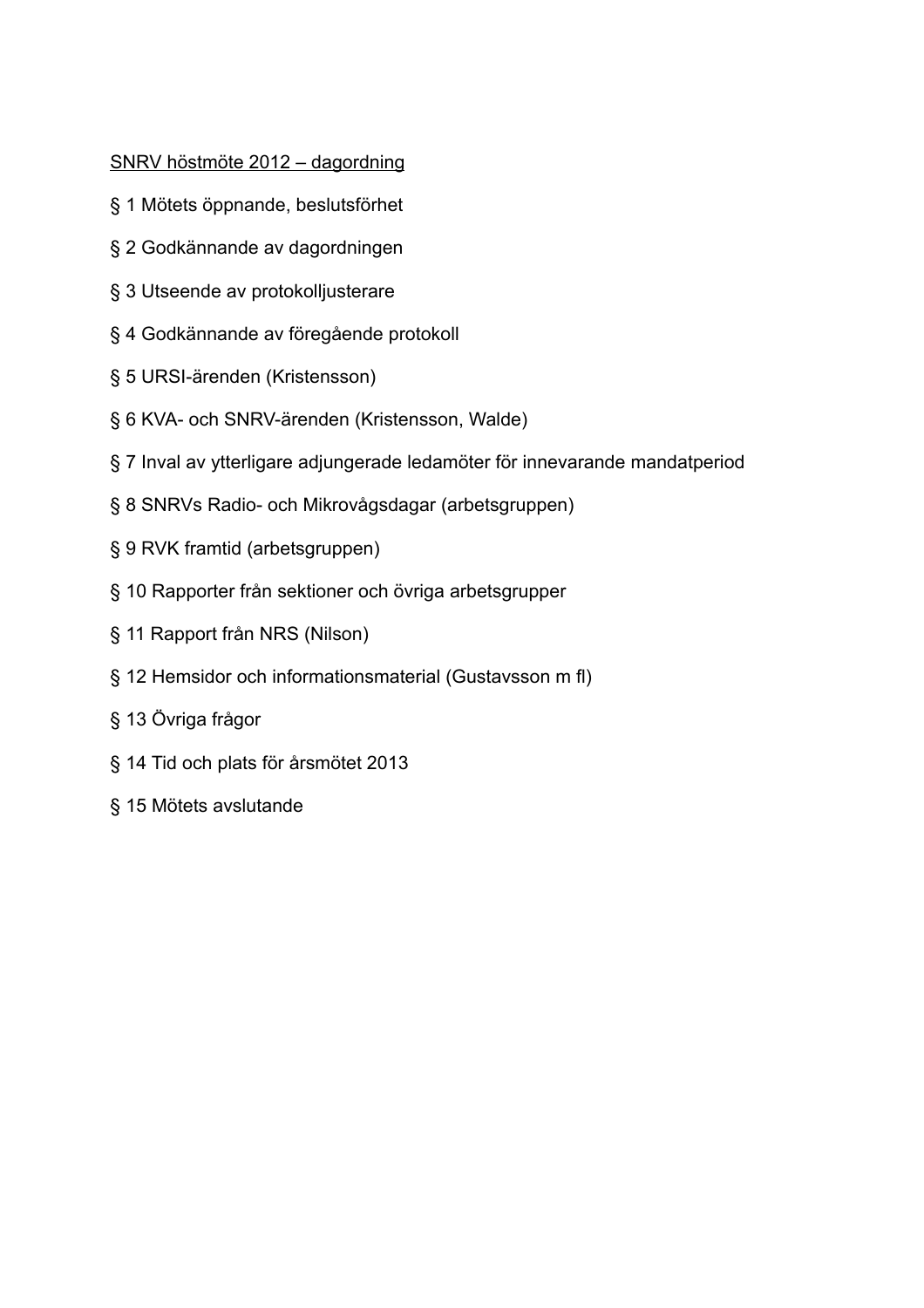

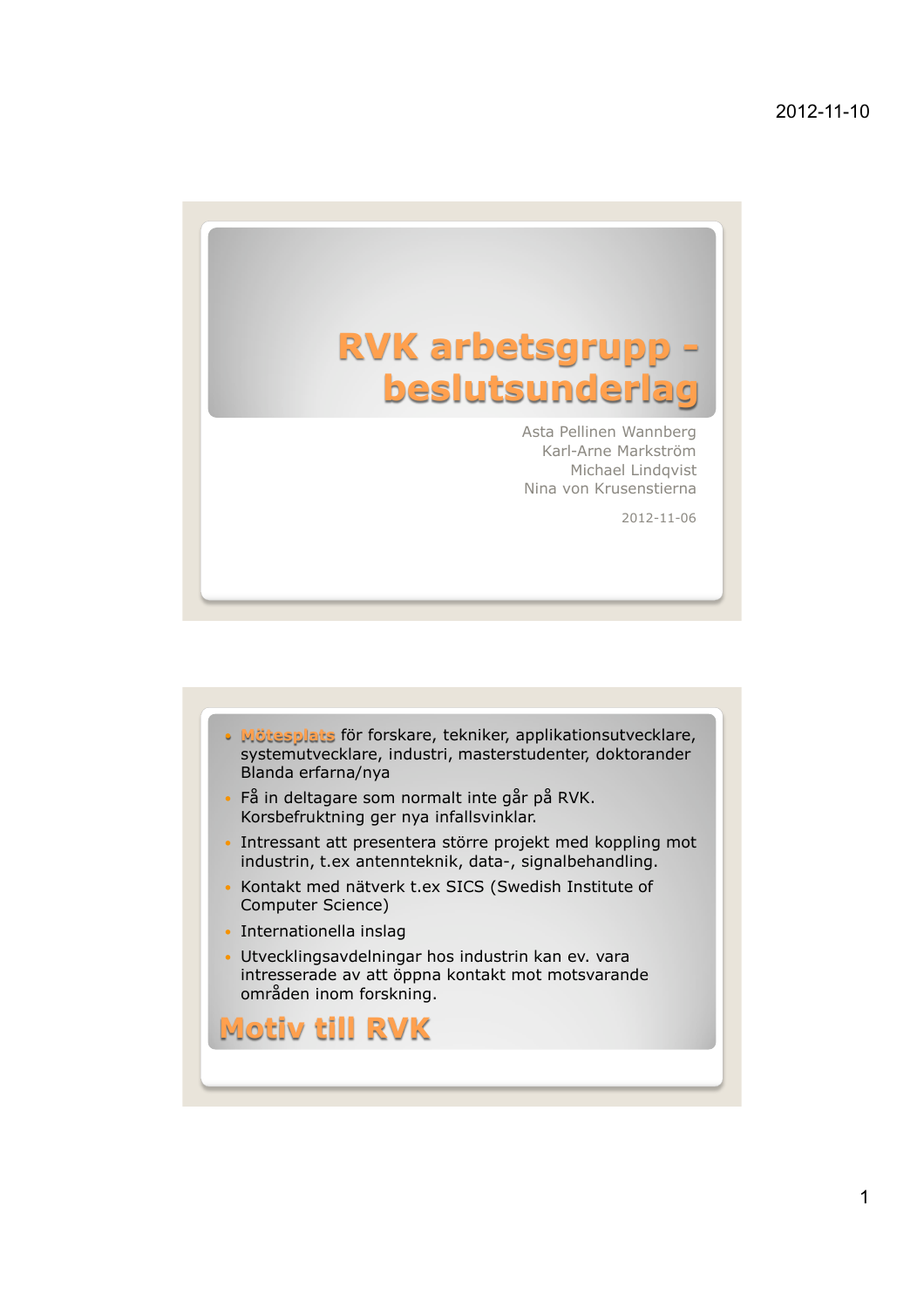

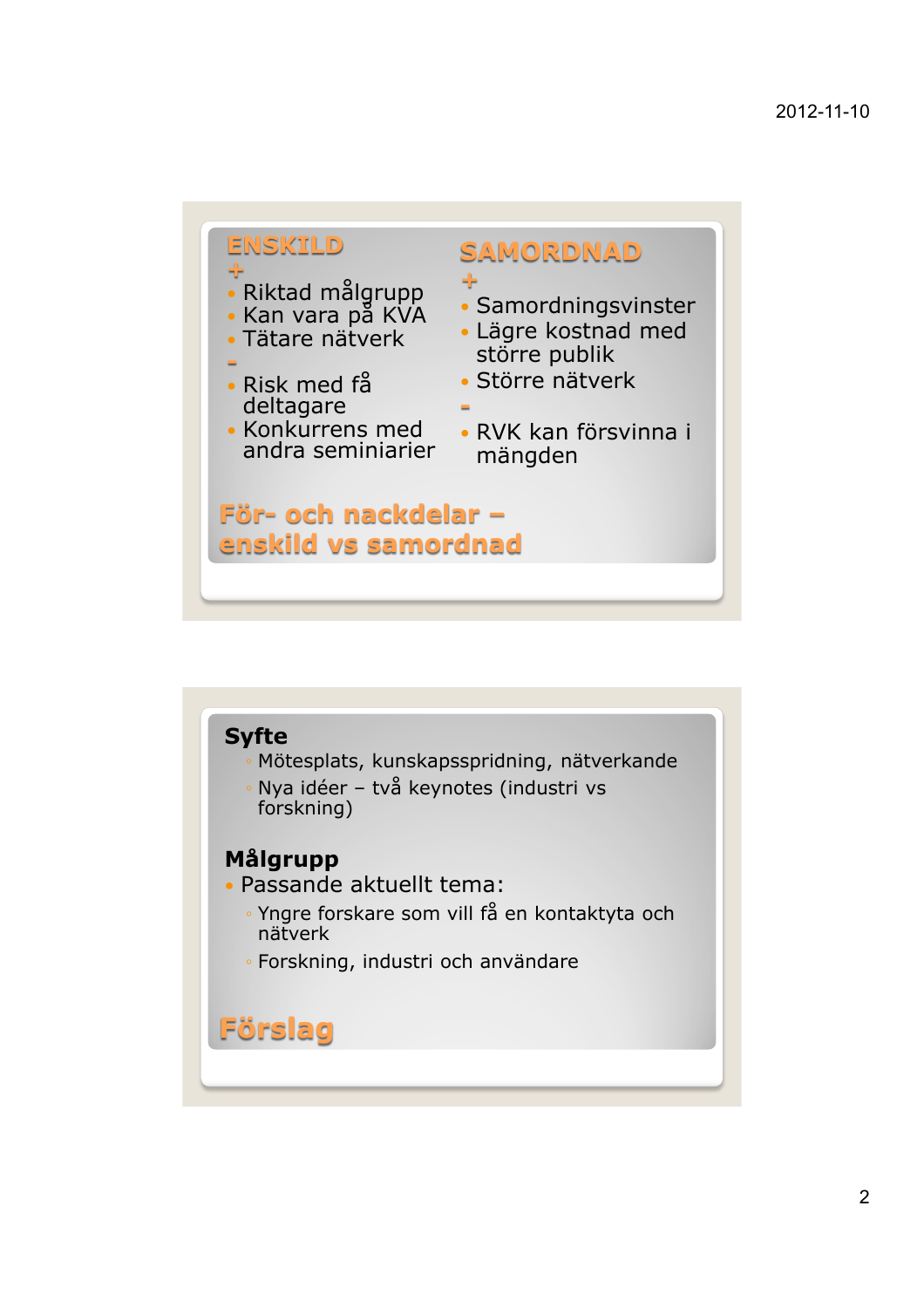# **Innehåll** Tema - t.ex. stora datamängder E-science,<br>distribuerad behandling (EISCAT, LOFAR,<br>SUNET). Förväntat resultat Sprida budskap om svensk och nordisk<br>forskning vilket leder till kunskapshöjning · Kvalitetshöjning av nätverk · Kunskapsspridning · Intresseväckare · Mer aktivitet på grund- och tillämpad nivå **Förslag**

| Dag 1       |                                              | Dag 2           |                                |                |
|-------------|----------------------------------------------|-----------------|--------------------------------|----------------|
|             |                                              | 09.00-09.40     | Föredrag                       |                |
|             |                                              | $09.40 - 10.00$ | <b>FIKA</b>                    |                |
| 10.00-10.40 | Inledning                                    | 10.00-10.40     | Föredrag                       |                |
| 10.40-11.30 | Key-notes                                    | $10.40 - 11.30$ | <b>Workshops</b>               |                |
| 11.30-12.30 | Key-notes                                    | $11.30 - 12.30$ | Presentation                   |                |
| 12.30-13.30 | <b>LUNCH</b>                                 | 12.30-13.30     | <b>LUNCH med</b><br>avslutning | <b>POSTERS</b> |
| 13.30-14.15 | Posters                                      |                 |                                |                |
| 14.15-15.00 | Ian Bird,<br>CFRN?                           |                 |                                |                |
| 14.30-15.15 | Oxana<br>Smirnova,<br>/Tord Ekelöf,<br>GRID? |                 |                                |                |
| 15.15-17.00 | <b>Studiebesök</b>                           |                 |                                |                |
| 18.00       | <b>MIDDAG</b>                                |                 |                                |                |